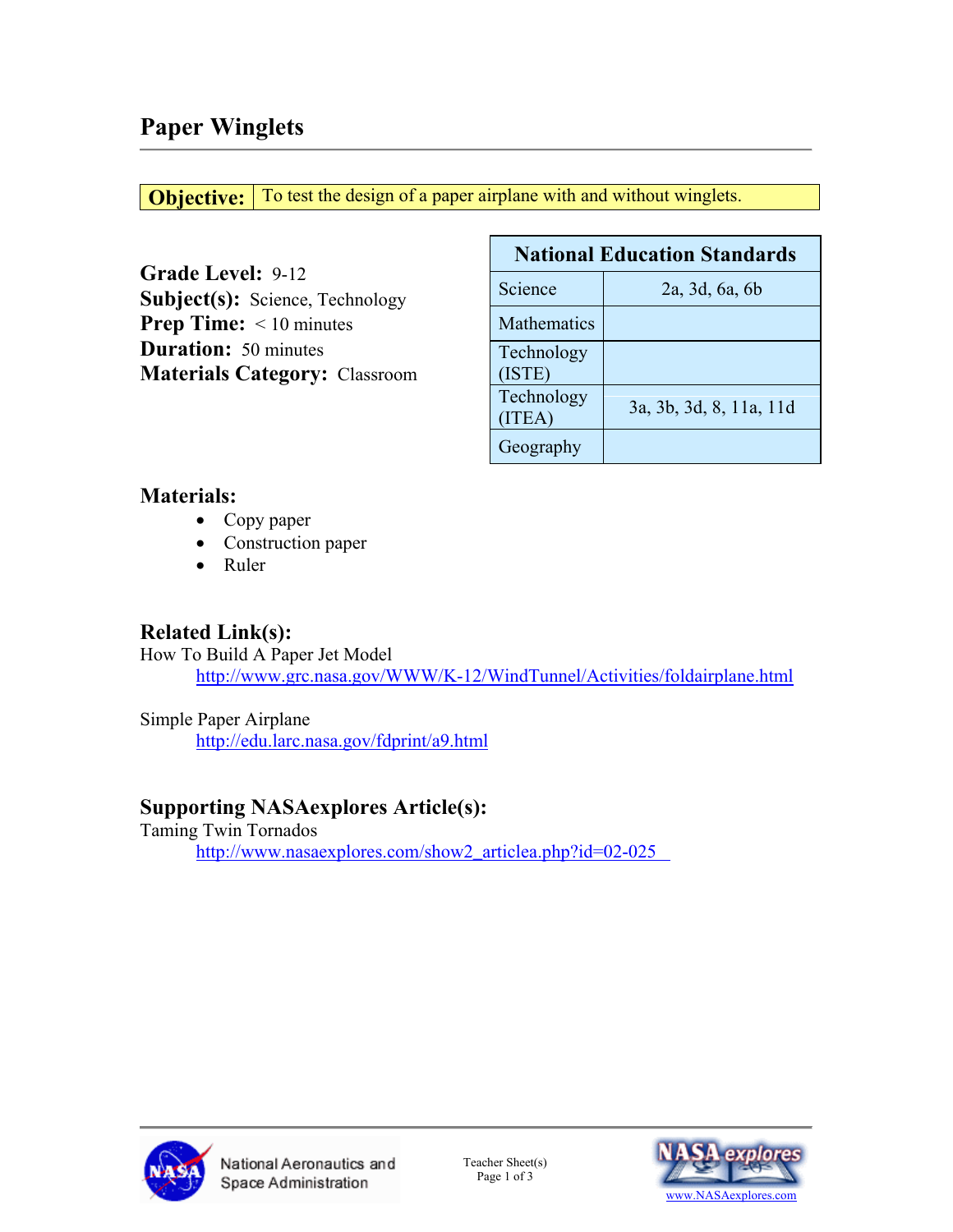# **Paper Winglets**

*Teacher Sheet(s)*

#### **Guidelines**

- 1. Read the 9-12 NASAexplores article, "Taming Twin Tornados." Ask a student to describe or define the term vortex. Ask the student to explain how a vortex can affect an airplane.
- 2. Divide students into groups of two to three. Distribute the materials.
- 3. Have students fly their planes in the gym, hallway, or other large indoor area (to eliminate wind effects), each time trying for maximum distance. Stress trying to duplicate the same launch angle and speed.

# **Discussion / Wrap-up**

- 1. Have each student write a summary of experimental results and relate the variables tested.
- 2. Allow each group to make a presentation on their airplane and what made its design successful.
- 3. Discuss the following questions with the students.
	- a) How does plane's weight affect flight? *The weight in the airplane needs to be centered forward. In every object, there is a center of gravity—a neutral point where all of the mass is balanced. If an airplane has a center of gravity ahead of the neutral point, then this plane is stable. If this center of gravity is behind the neutral point, then it becomes unstable causing nose-dives and spins.*
	- b) What is the importance of winglets? *Bending the wingtips up on paper airplanes helps to add directional stability. This stability is provided in real airplanes by a vertical tail.*
	- c) Does material matter?

*Paper airplanes usually have short "stubby" wings, called "low-aspect ratio" wings. The distance from wingtip to wingtip is called wing span, and the distance from the front to the back of the wing is called the chord. The ratio of wing span to average chord is called "aspect ratio." Although high-aspect ratio wings reduce drag, they also require better building materials. The low strength of paper does not allow the use of high-aspect ratio wings. With a thicker material or paper, it is easier to make planes with high-aspect ratio wings.* 



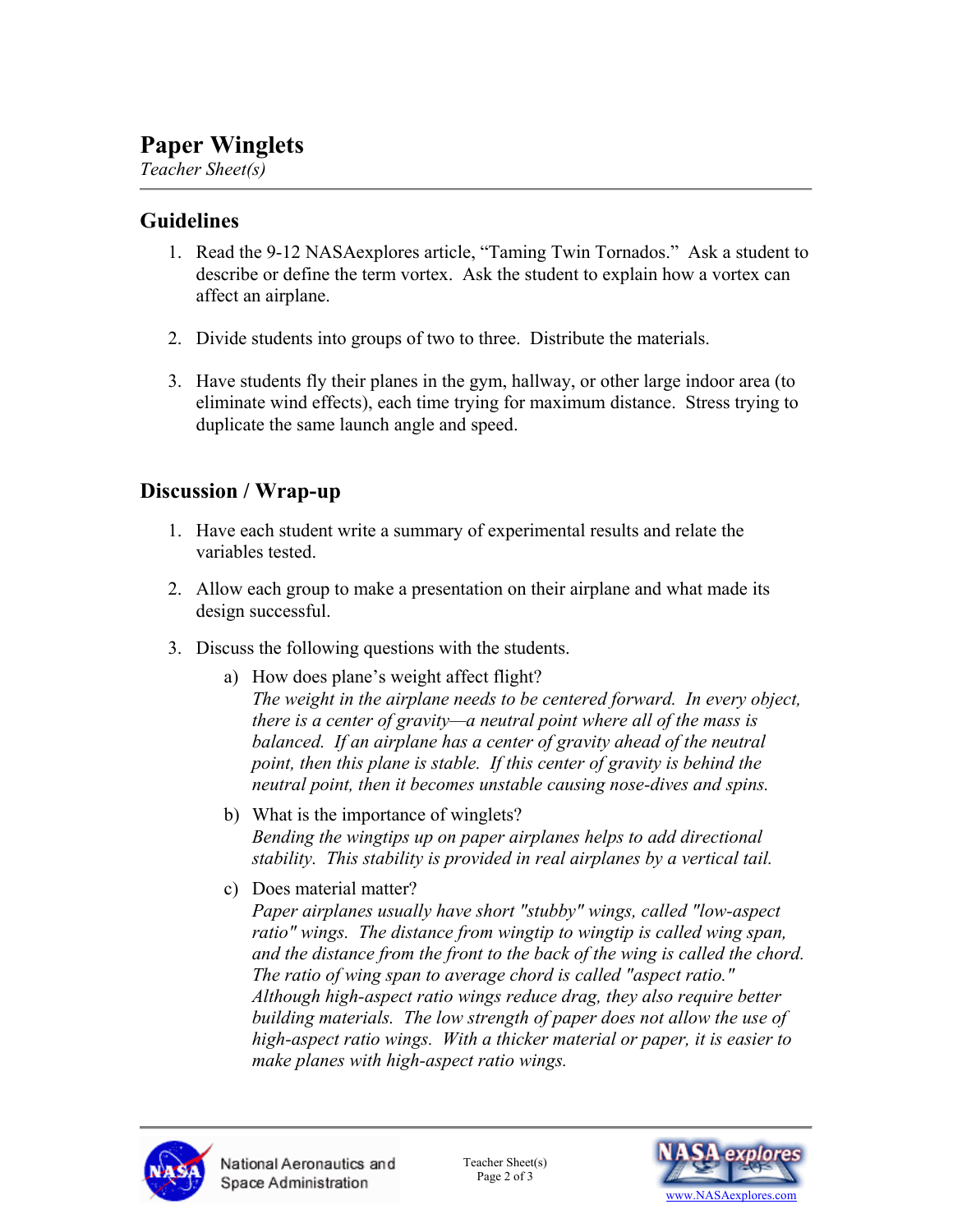# **Extensions**

- Develop a bulletin board that illustrates historical flight.
- Make a mural showing the story of flight.



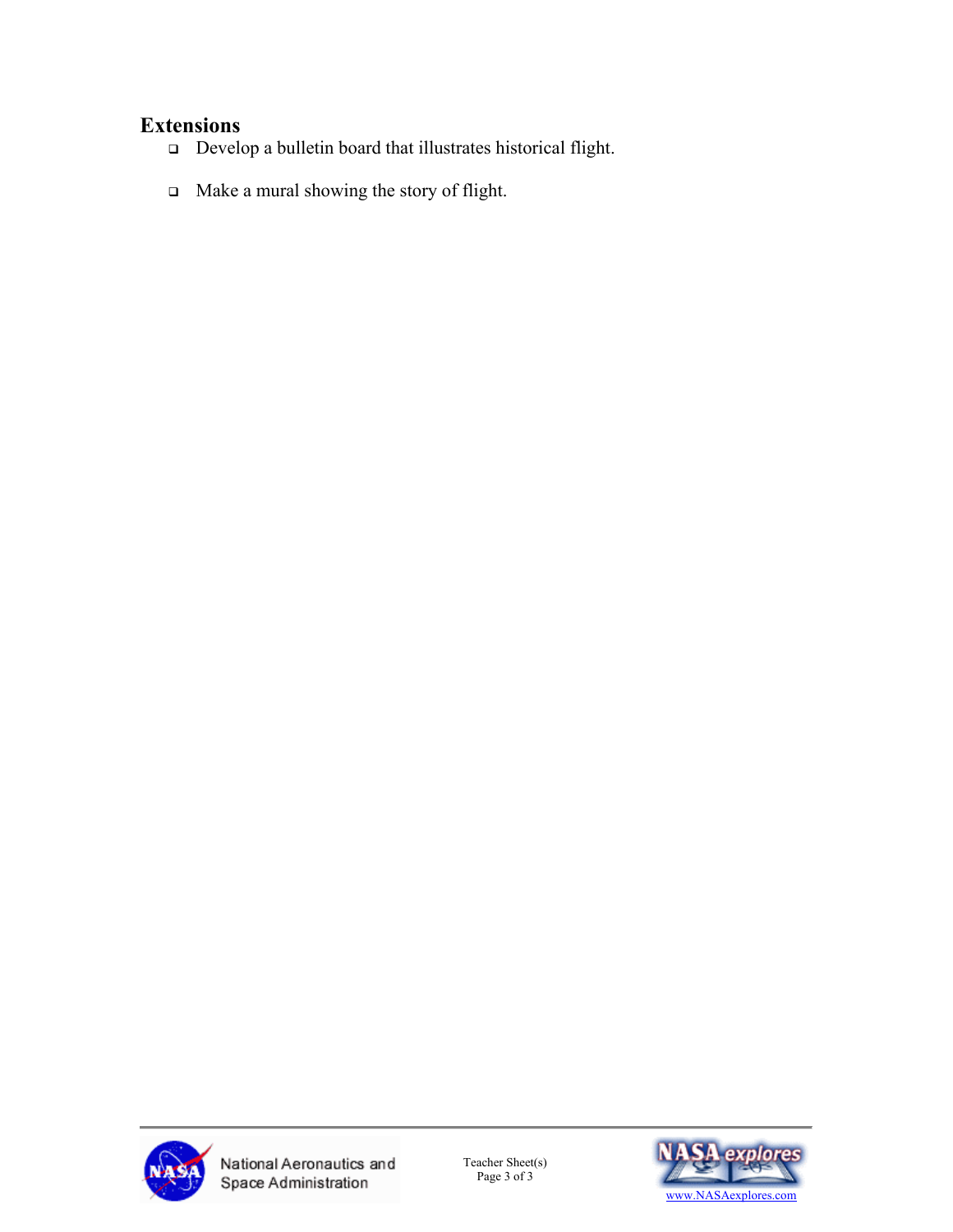# **Paper Winglets**

*Student Sheet(s)*

### **Background**



Among the other important contributions made by NASA's Dr. Whitcomb are winglets (first used on Learjet). A winglet's purpose is to reduce turbulence at the tips of an airplane's wings. The air pressure on the bottom of a wing is greater than the pressure on top, so when air flowing across the two surfaces meets at the wingtip, it forms a vortex—a miniature tornado.

The vortices created by a large airplane are strong enough to flip a smaller plane that is following too closely.

An airfoil produces lift because of a difference in pressure on the upper and lower surfaces. At the tips of the wings this pressure differential causes air to flow from the lower to the upper surface. This results in a swirling of air that trails behind the aircraft, a phenomenon known as wingtip vortices. The more lift a wing is producing, the greater is the strength of the vortices. The wingtip vortex effect increase drag and decrease the lift produced by the wing. Dr. Whitcomb came up with the winglet, a remarkably simple solution to reduce the strength of wingtip vortices.



By breaking up vortices, winglets reduce the drag on an airplane, which translates into fuel savings. Conventional upright winglets are currently used on a number of airliners, including the Boeing 747-400 and the Airbus A330 and A340. On some of its 737 models, Boeing uses "blended" winglets, which curve up from the wing instead of sticking straight up.

#### **Materials**

- Copy paper
- Construction paper
- Ruler

### **Procedure**

- 1. Fold an 8 1/2 x 11 sheet of paper down the middle of the 11" dimension.
- 2. Next fold the upper two corners in at a 45 degree angle. Be careful here to line these up, and do not let the flaps cross the middle of the paper. Use the middle fold as a guide.



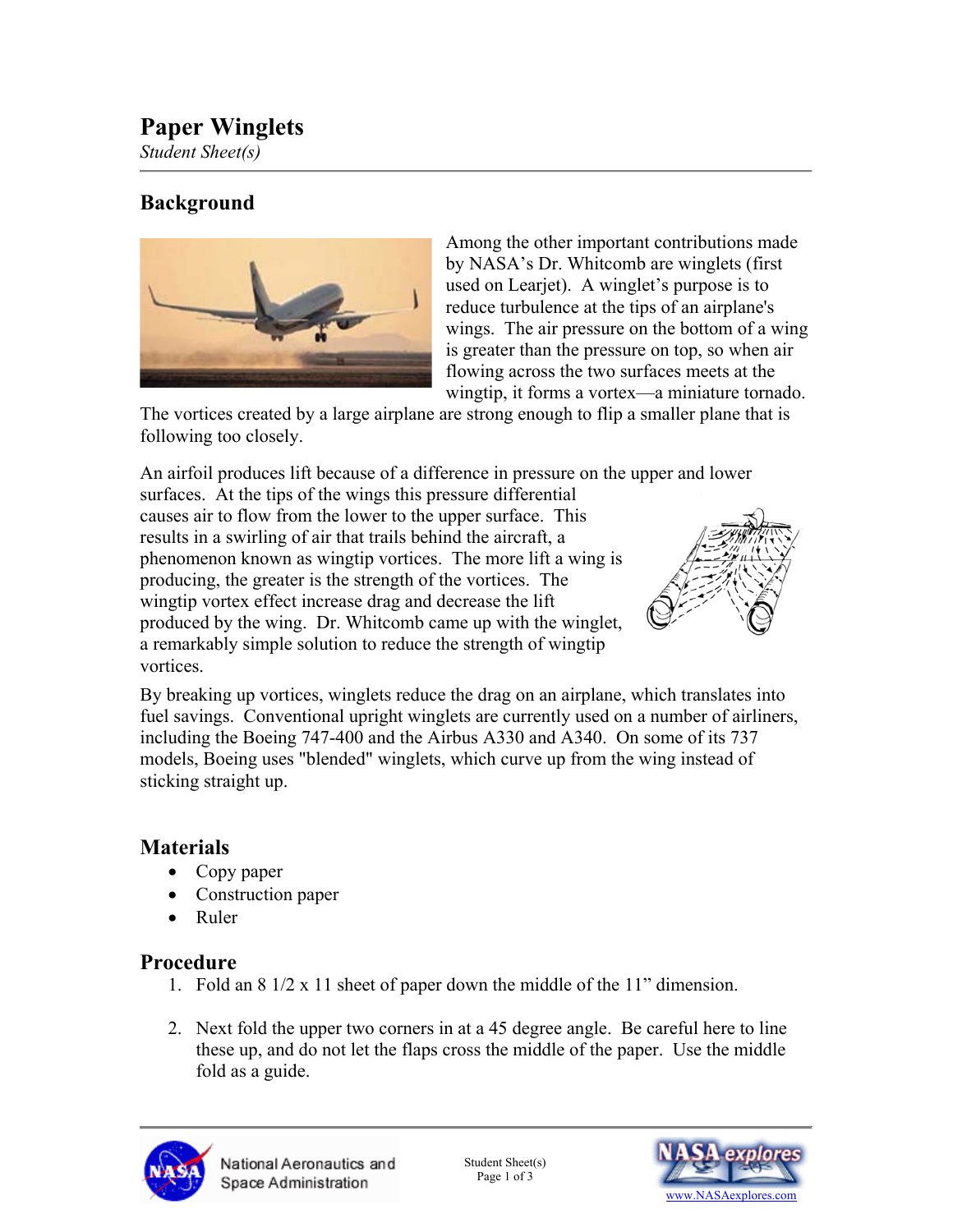- 3. Fold each side, again using the middle as a guide. The two sides should be even.
- 4. Fold it in half along the fold that you made in step 1. Now, fold the wing down to the bottom of the plane.
- 5. Below is a diagram of another simple paper airplane design.







National Aeronautics and Space Administration

Student Sheet(s)<br>Page 2 of 3